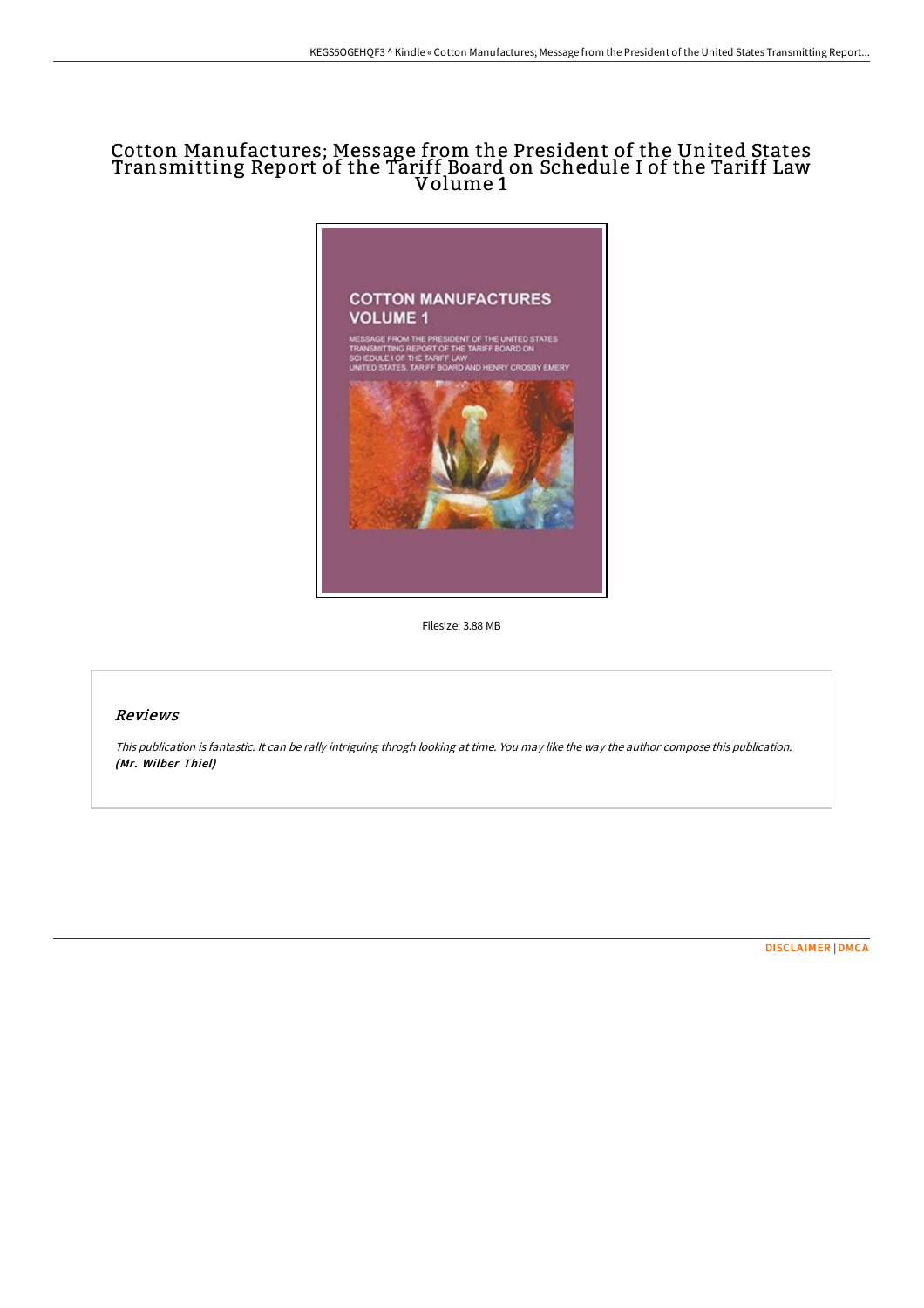## COTTON MANUFACTURES; MESSAGE FROM THE PRESIDENT OF THE UNITED STATES TRANSMITTING REPORT OF THE TARIFF BOARD ON SCHEDULE I OF THE TARIFF LAW VOLUME 1



To get Cotton Manufactures; Message from the President of the United States Transmitting Report of the Tariff Board on Schedule I of the Tariff Law Volume 1 PDF, you should click the web link under and download the document or gain access to additional information which are related to COTTON MANUFACTURES; MESSAGE FROM THE PRESIDENT OF THE UNITED STATES TRANSMITTING REPORT OF THE TARIFF BOARD ON SCHEDULE I OF THE TARIFF LAW VOLUME 1 ebook.

Rarebooksclub.com, United States, 2013. Paperback. Book Condition: New. 246 x 189 mm. Language: English . Brand New Book \*\*\*\*\* Print on Demand \*\*\*\*\*.This historic book may have numerous typos and missing text. Purchasers can usually download a free scanned copy of the original book (without typos) from the publisher. Not indexed. Not illustrated. 1912 edition. Excerpt: .lace (T. D. 22868; 25220; 25844; 27093, suit 3764; 27113; 27509; 27894; 28715; 124 Fed. Rep. 1003; 130 Fed. Rep. 108; 152 Fed. Rep. 658). Shawls, knit (T. D. 26369); cotton and silk, cotton chief value (19 Fed. Rep. 417); cotton with wool fringe (T. D. 2678); cotton with slight worsted embroiderv (T. P. 1387S). Shirts, athletic (T. I). 12987); with embroidered initials (T.P. 30314, Abstract 22650; 31942); with linen bosoms, collars and cuffs (T. I). 10661). Shirtwaist fronts (T. D. 18519). Shoes, Chinese (T. T). 10735; 21.587). Skirts, embroidered rT. D. 21141; 21570; 22868); lace (T. P. 14140; 22868; 25220; 27093, suit 3704; 124 Fed. Rep. 1003; 130 Fed. Rep. 108). Skirt bands (T. D. 12962). Slippers (T. P. 12140; 31207; 31665). Slipper patterns rT. D. 20656; 29 Fed. Cas. 595). Socks, Chinese cloth (T. P. 15224). Ties, lace (T. P. 25.844; 27113; 27500; 27804; 2S7I5; 152 Fed. Rep. 6,58); mull with scalloped edges (T. D. 20851). Tights (T. D. 13885). Trousers, fishing (T. P. 12792: 13173). Underwear, women s embroidered (T. P. 15835); women s lace trimmed (T. P. 11700). Veils (SO Fed. Rep. 724); F.gvptian (T. P. 30423). Waists, embroidered (T. D. 21141; 21570; 22868). Plastrons and Zachens held not to be wearing apparel but embroideries (T. P. 16477). Wearing apparel beaded, has been held to be a specific provision which must control. Tlds has been held in the following decisions and the principle would anplv to beaded cotton wearing apparel...

Read Cotton [Manufactures;](http://albedo.media/cotton-manufactures-message-from-the-president-o.html) Message from the President of the United States Transmitting Report of the Tariff Board on Schedule I of the Tariff Law Volume 1 Online **Download PDF Cotton [Manufactures;](http://albedo.media/cotton-manufactures-message-from-the-president-o.html) Message from the President of the United States Transmitting Report of the** Tariff Board on Schedule I of the Tariff Law Volume 1